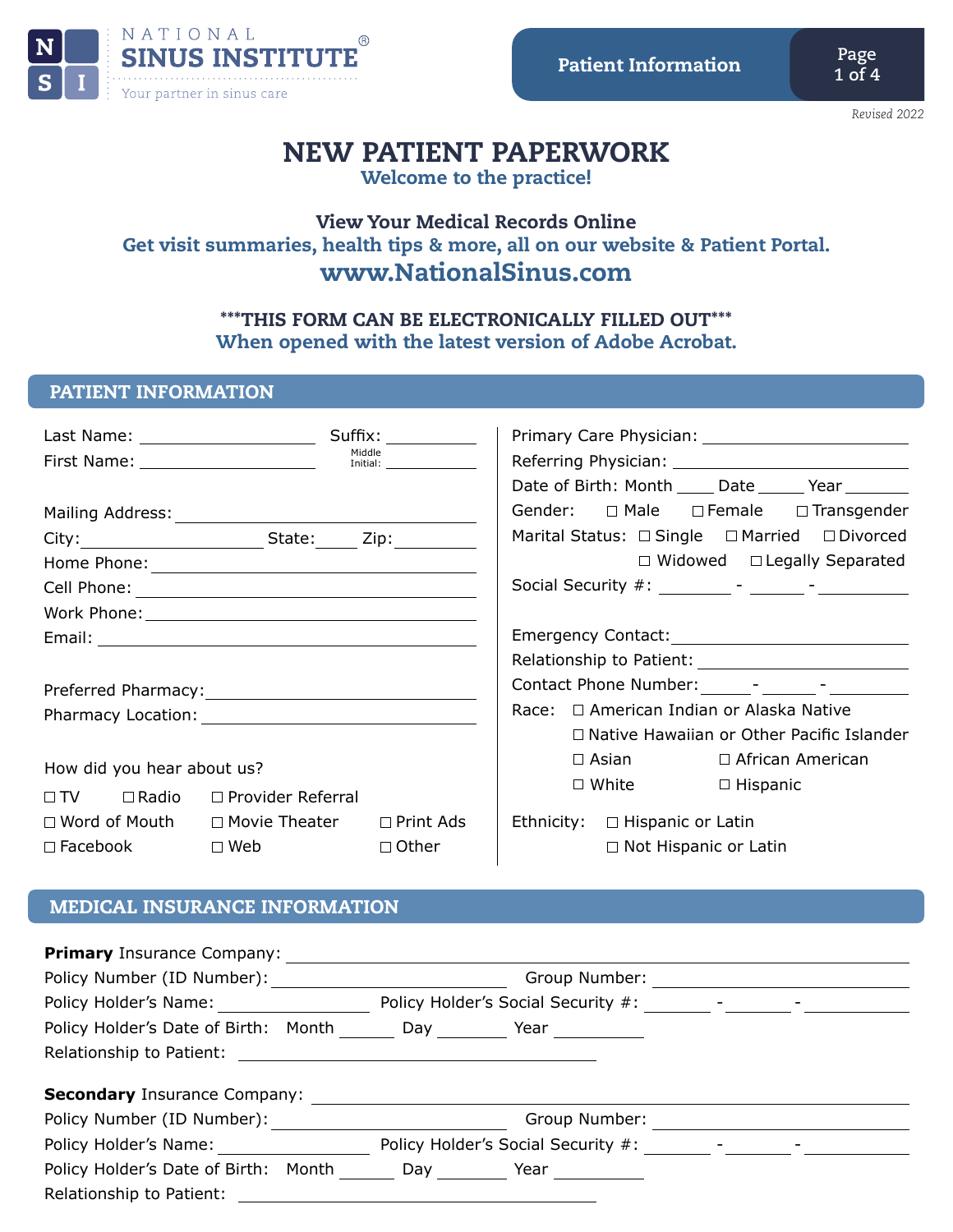

INITIAL



## COMMUNICATION & MESSAGING

I give permission for the National Sinus Institute to leave messages on the answering machine / voice mail / text messaging / email provided by me on this form.

I additionally give the following people permission to receive information from the National Sinus Institute on my behalf:

| Name of Person: | Phone: | Relationship to Me: |
|-----------------|--------|---------------------|
| Name of Person: | Phone: | Relationship to Me: |
| Name of Person: | Phone: | Relationship to Me: |



## CONSENT FOR TREATMENT

I certify that the information that I have provided on these forms is correct to the best of my knowledge. I will not hold my doctor or any member of his staff responsible for any errors or omissions that I may have made in the completion of this form.

I also acknowledge that the practice of medicine is not an exact science and that no guarantees have been made to me as to the result of treatments or examinations by medical providers.



#### NOTICE OF PRIVACY PRACTICES

By signing this form, you will consent to our use and disclosure of your protected health information to carry out treatment, payment activities and healthcare operations.

 You have the right to read our Notice of Privacy Practices before you decide whether to sign this consent. Our notice provides a description of our payment activities and healthcare options, of the uses and disclosure we may make of your protected health information, and of other important matters about your protected health information. A copy of our notice is available at the reception desk. We encourage you to read it carefully and completely before signing this consent.

We reserve the right to change our privacy practices. If we change our privacy practices, we will issue a revised Notice of Privacy Practices, which will contain the changes. Those changes may apply to any of your protected health information that we maintain.

You may obtain a copy of our Notice of Privacy Practices, including any revisions of our notice, at any time by contacting:

#### *Brad Rogers*

*3917 West Rd., Suite 200 | Los Alamos, NM 87544 Phone: 505.661.4147 | Fax: 505.661.0075*

Right to Revoke: You will have the right to revoke this consent at any time by giving us written notice of your revocation submitted to the contact person listed about. Please understand that revocation of this consent will not affect any action we took in reliance on this consent before we received your revocation, and that we may decline to treat you or continue treating if you revoke this consent.



#### FINANCIAL POLICY

National Sinus Institute PLLC, is committed to providing you with high quality medical care in the most cost effective manner possible. In order to accomplish this, we depend upon your prompt payment for the services we provide.

 Co-pays, when applicable, must be paid at the time of the appointment. Payment for all services must be paid or arranged for at the time of the visit. We will offer a discount for bills paid in full at the time of service.

Insurance cards and identification must be presented at every visit. Correct and current insurance information is required for prompt and proper payment of claims. Patients are responsible to know what their insurance will cover. A prior authorization is not a guarantee of services covered.

Patients will be liable for all non-covered services. Patients will be liable for any service provided that insurance will not pay for. If you must cancel an appointment, please call 24 hours in advance. If you have three no-show appointments, we will be unable to fulfill further appointments for you.

\*A complete ENT exam may require the use of fiberoptic endoscope, ear cleaning or other minor procedures for which there may be a deductible and/or co-insurance separate from the office visit fee.\*

Printed Name:

Signature:

 *(Parent or guardian if patient is under 18)*

Today's Date: Month \_\_\_\_\_\_\_\_\_\_\_\_\_ Day \_\_\_\_\_\_\_\_\_\_\_\_\_\_ Year \_\_\_\_\_\_\_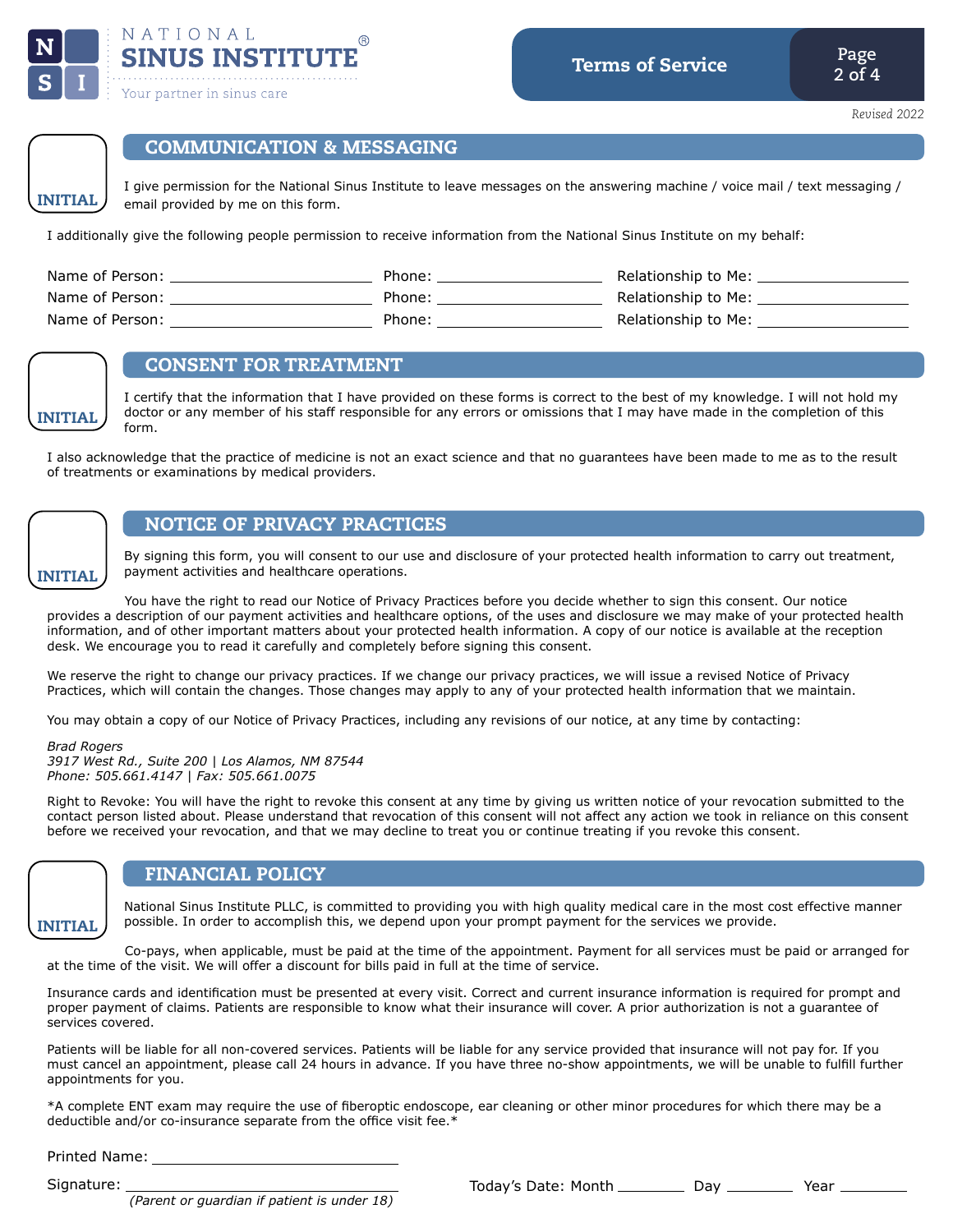

*Revised 2022*

## MEDICATIONS CURRENTLY BEING TAKEN

|     | Name of Medication?                                                                                                  | Dosage / Frequency                                                                                                    | Reason / Purpose |
|-----|----------------------------------------------------------------------------------------------------------------------|-----------------------------------------------------------------------------------------------------------------------|------------------|
| 1.  |                                                                                                                      | <u> 1989 - Johann Harry Barn, mars ar breist fan de Fryske kommunent fan de Fryske kommunent fan de Fryske kommun</u> |                  |
| 2.  |                                                                                                                      | <u> 1999 - Johann Harry Harry Harry Harry Harry Harry Harry Harry Harry Harry Harry Harry Harry Harry Harry Harry</u> |                  |
| 3.  | <u> 1989 - Johann Stein, marwolaethau a bhann an t-Amhair an t-Amhair an t-Amhair an t-Amhair an t-Amhair an t-A</u> | <u> 1989 - Andrea State Barbara, amerikan personal di personal dengan personal dengan personal dengan personal de</u> |                  |
| 4.  |                                                                                                                      |                                                                                                                       |                  |
| 5.  |                                                                                                                      |                                                                                                                       |                  |
| 6.  |                                                                                                                      |                                                                                                                       |                  |
| 7.  | <u> 1980 - Jan Stein Stein Stein Stein Stein Stein Stein Stein Stein Stein Stein Stein Stein Stein Stein Stein S</u> |                                                                                                                       |                  |
| 8.  | <u> 1989 - Andrea Andrew Maria (h. 1989).</u>                                                                        |                                                                                                                       |                  |
| 9.  | <u> 1980 - Jan Stein Harry Harry Harry Harry Harry Harry Harry Harry Harry Harry Harry Harry Harry Harry Harry</u>   |                                                                                                                       |                  |
| 10. | <u> 1990 - Jan James James Sandarík (f. 1980)</u>                                                                    |                                                                                                                       |                  |
| 11. |                                                                                                                      |                                                                                                                       |                  |
| 12. | <u> 1999 - Jan Ja</u>                                                                                                |                                                                                                                       |                  |

| <b>MEDICAL HISTORY</b>                                                                           |                                                                                                                                                    |                                                                                                  |                                                                                                                           | Check "Yes" or "No" to indicate whether you have ever been diagnosed with the following.          |                                                                                                                           |
|--------------------------------------------------------------------------------------------------|----------------------------------------------------------------------------------------------------------------------------------------------------|--------------------------------------------------------------------------------------------------|---------------------------------------------------------------------------------------------------------------------------|---------------------------------------------------------------------------------------------------|---------------------------------------------------------------------------------------------------------------------------|
| Allergy Problems<br>Hypertension<br>Thyroid Disease<br>GERD<br>HIV/AIDS<br>Anesthesia Difficulty | $\Box$ $Y$ $\Box$ $N$<br>$\Box$ $Y$ $\Box$ $N$<br>$\Box$ $Y$ $\Box$ $N$<br>$\Box$ $Y$ $\Box$ $N$<br>$\Box$ $Y$ $\Box$ $N$<br>$\Box$ $Y$ $\Box$ $N$ | <b>Diabetes</b><br><b>Hepatitis</b><br><b>Bleeding Disorder</b><br>Cancer<br><b>Hearing Loss</b> | $\Box$ $Y$ $\Box$ $N$<br>$\Box$ $Y$ $\Box$ $N$<br>$\Box$ $Y$ $\Box$ $N$<br>$\Box$ $Y$ $\Box$ $N$<br>$\Box$ $Y$ $\Box$ $N$ | Sleep Issues / Apnea<br><b>Heart Disease</b><br>Chronic Lung Disease<br>Asthma<br>Sinus Infection | $\Box$ $Y$ $\Box$ $N$<br>$\Box$ $Y$ $\Box$ $N$<br>$\Box$ $Y$ $\Box$ $N$<br>$\Box$ $Y$ $\Box$ $N$<br>$\Box$ $Y$ $\Box$ $N$ |
| Other medical diagnosis:                                                                         |                                                                                                                                                    |                                                                                                  |                                                                                                                           |                                                                                                   |                                                                                                                           |

## DRUG/MEDICAL ALLERGIES

Do you have any known drug allergies?  $\Box Y \Box N$ 

If yes, name of medication:

|                                            | □ Skin Rash/Hives □ Anaphlaxis □ Fever □ Digestive Problems □ Other                                |  |
|--------------------------------------------|----------------------------------------------------------------------------------------------------|--|
|                                            | □ Skin Rash/Hives □ Anaphlaxis □ Fever □ Digestive Problems □ Other                                |  |
|                                            | $\Box$ Skin Rash/Hives $\Box$ Anaphlaxis $\Box$ Fever $\Box$ Digestive Problems $\Box$ Other _____ |  |
|                                            | □ Skin Rash/Hives □ Anaphlaxis □ Fever □ Digestive Problems □ Other                                |  |
|                                            | □ Skin Rash/Hives □ Anaphlaxis □ Fever □ Digestive Problems □ Other —                              |  |
|                                            |                                                                                                    |  |
| Are you allergic to latex? $\Box Y \Box N$ | Are you allergic to medical tape? $\Box Y \Box N$                                                  |  |

## SURGERY HISTORY (INCLUDING TONSILS AND ADENOIDS) AND HOSPITALIZATION

| <b>Type of Surgery</b> | <b>Date of Surgery</b> | <b>Type of Surgery</b> | <b>Date of Surgery</b> |  |
|------------------------|------------------------|------------------------|------------------------|--|
|                        |                        |                        |                        |  |
|                        |                        |                        |                        |  |